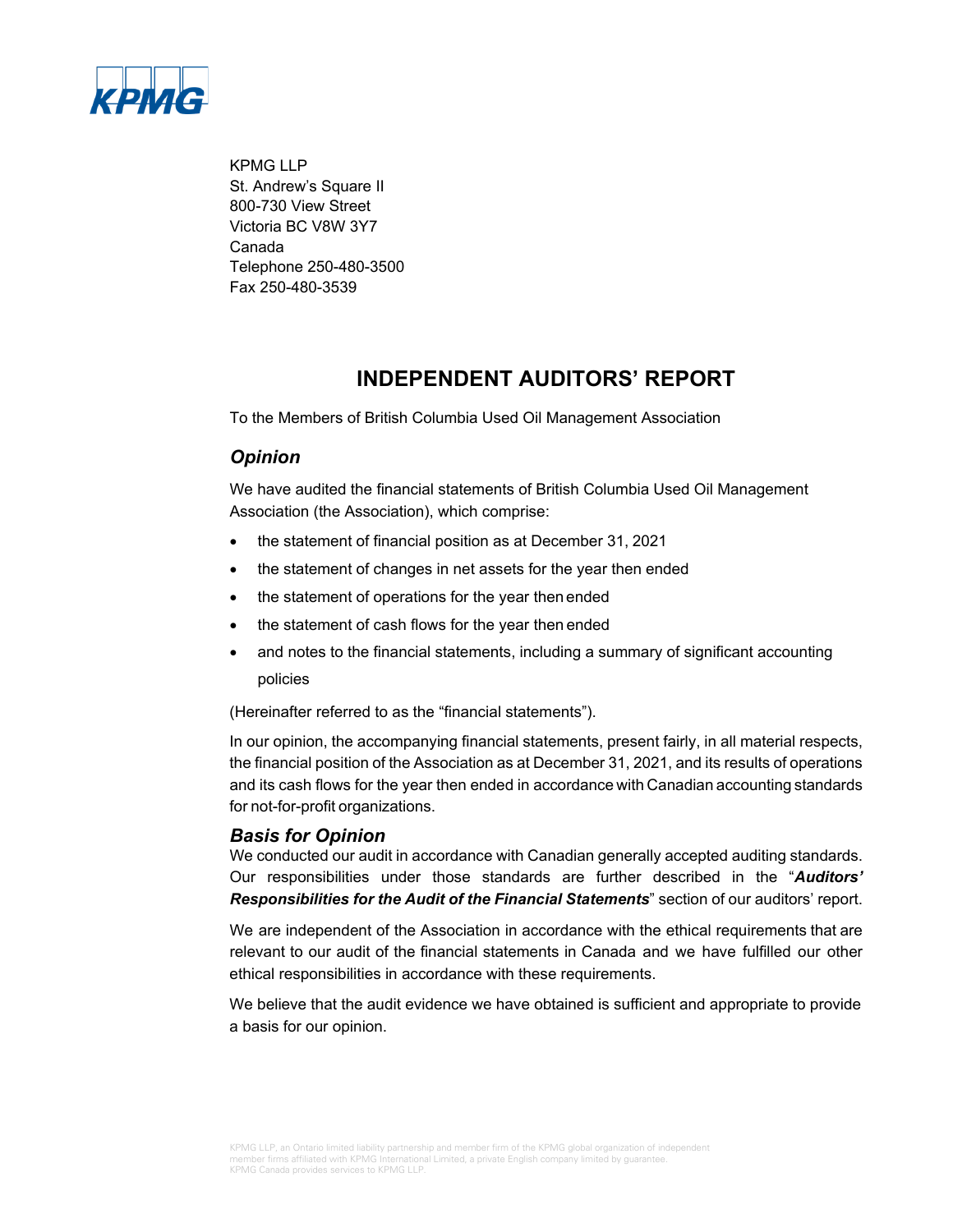

## *Responsibilities of Management and Those Charged with Governance for the Financial Statements*

Management is responsible for the preparation and fair presentation of the financial statements in accordance with Canadian accounting standards for not-for-profit organizations, and for such internal control as management determines is necessary to enable the preparation of financial statements that are free from material misstatement, whether due to fraud or error.

In preparing the financial statements, management is responsible for assessing the Association's ability to continue as a going concern, disclosing as applicable, matters related to going concern and using the going concern basis of accounting unless management either intends to liquidate the Association or to cease operations, or has no realistic alternative but to do so.

Those charged with governance are responsible for overseeing the Association's financial reporting process.

## *Auditors' Responsibilities for the Audit of the Financial Statements*

Our objectives are to obtain reasonable assurance about whether the financial statements as a whole are free from material misstatement, whether due to fraud or error, and to issue an auditors' report that includes our opinion.

Reasonable assurance is a high level of assurance, but is not a guarantee that an audit conducted in accordance with Canadian generally accepted auditing standards will always detect a material misstatement when it exists.

Misstatements can arise from fraud or error and are considered material if, individually or in the aggregate, they could reasonably be expected to influence the economic decisions of users taken on the basis of the financial statements.

As part of an audit in accordance with Canadian generally accepted auditing standards, we exercise professional judgment and maintain professional skepticism throughout the audit.

We also:

- Identify and assess the risks of material misstatement of the financial statements, whether due to fraud or error, design and perform audit procedures responsive to those risks, and obtain audit evidence that is sufficient and appropriate to provide a basis for our opinion.
- The risk of not detecting a material misstatement resulting from fraud is higher than for one resulting from error, as fraud may involve collusion, forgery, intentional omissions, misrepresentations, or the override of internal control.
- Obtain an understanding of internal control relevant to the audit in order to design audit procedures that are appropriate in the circumstances, but not for the purpose of expressing an opinion on the effectiveness of the Association's internal control.
- Evaluate the appropriateness of accounting policies used and the reasonableness of accounting estimates and related disclosures made by management.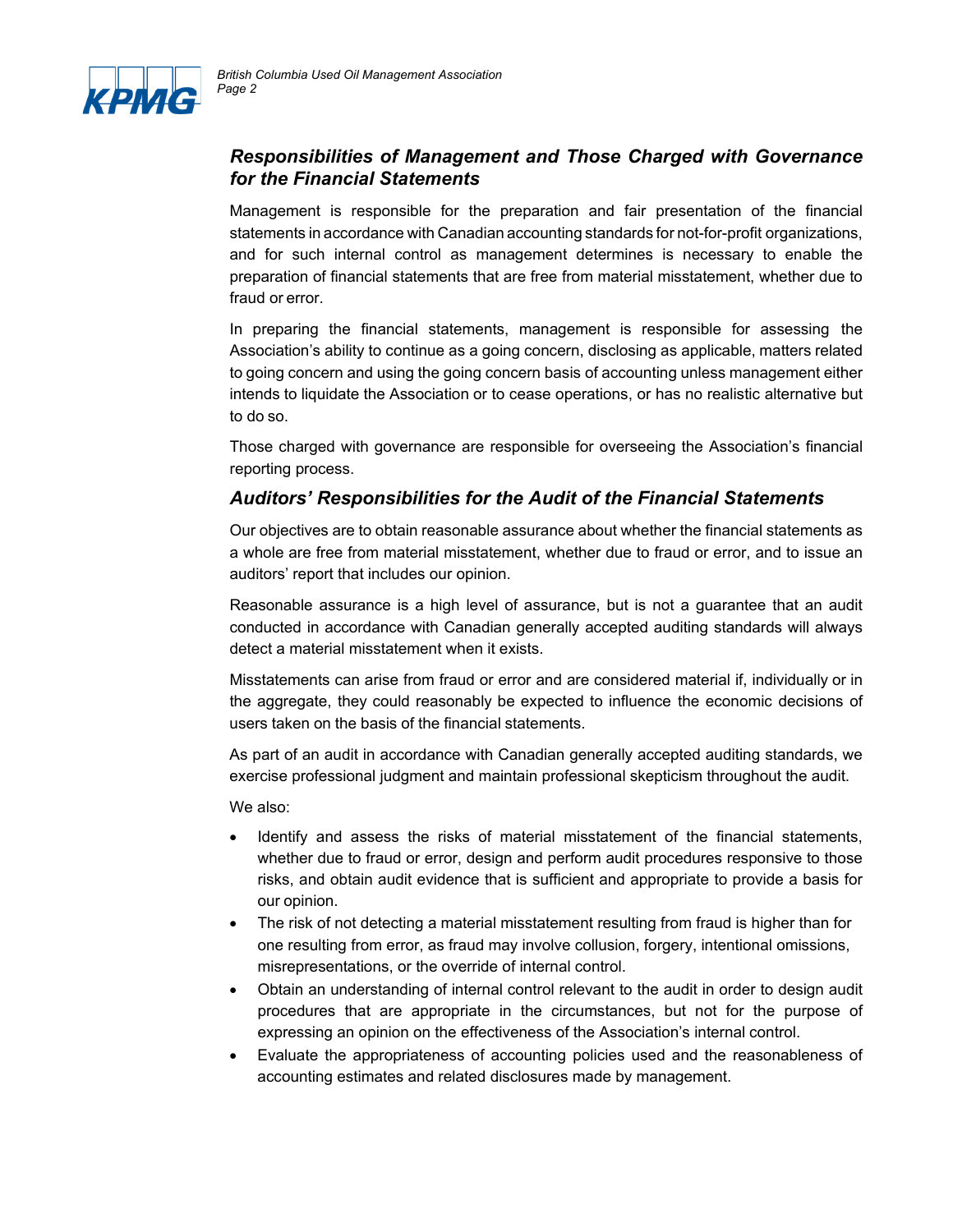

- Conclude on the appropriateness of management's use of the going concern basis of accounting and, based on the audit evidence obtained, whether a material uncertainty exists related to events or conditions that may cast significant doubt on the Association's ability to continue as a going concern. If we conclude that a material uncertainty exists, we are required to draw attention in our auditors' report to the related disclosures in the financial statements or, if such disclosures are inadequate, to modify our opinion. Our conclusions are based on the audit evidence obtained up to the date of our auditors' report. However, future events or conditions may cause the Association to cease to continue as a going concern.
- Evaluate the overall presentation, structure and content of the financial statements, including the disclosures, and whether the financial statements represent the underlying transactions and events in a manner that achieves fair presentation.
- Communicate with those charged with governance regarding, among other matters, the planned scope and timing of the audit and significant audit findings, including any significant deficiencies in internal control that we identify during our audit.

# *Report on Other Legal and Regulatory Requirements*

As required by Societies Act (British Columbia), we report that, in our opinion, the accounting policies applied in preparing and presenting the financial statements have been applied on a basis consistent with that of the preceding period.

 $k$ *PmG*  $\mu$ 

Chartered Professional Accountants

Victoria, Canada April 29, 2022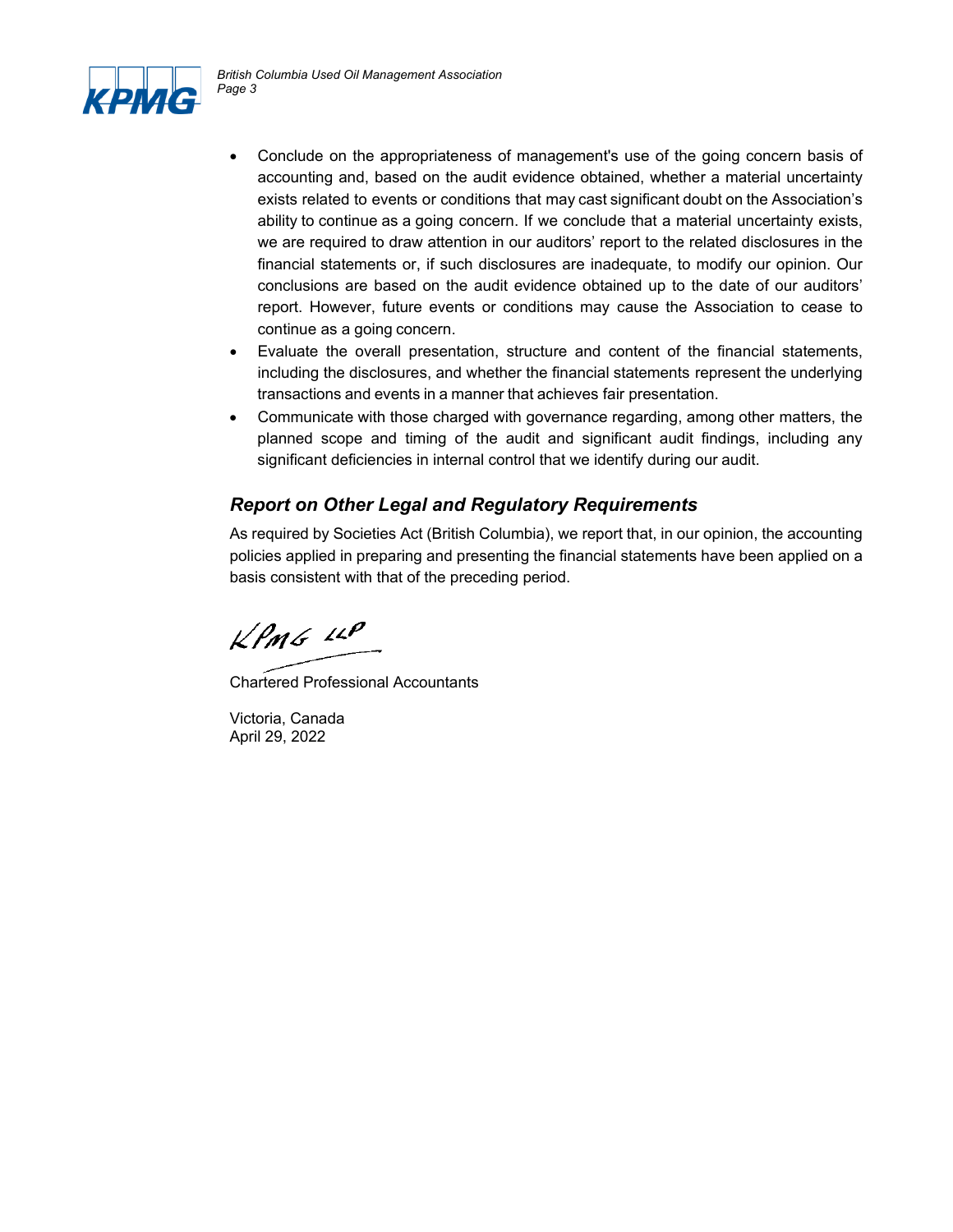Statement of Financial Position **As at December 31, 2021**

|                                                                                                                                                          | 2021                                         | 2020<br>\$                                     |
|----------------------------------------------------------------------------------------------------------------------------------------------------------|----------------------------------------------|------------------------------------------------|
| <b>Assets</b>                                                                                                                                            |                                              |                                                |
| <b>Current assets</b><br>Cash<br>Accounts receivable (note 3)<br>Short-term investments (note 4)<br>Prepaid expenses                                     | 920,472<br>4,463,774<br>10,617,070<br>11,312 | 1,757,628<br>4,143,403<br>10,069,773<br>27,437 |
|                                                                                                                                                          | 16,012,628                                   | 15,998,241                                     |
| <b>Property and equipment (note 5)</b>                                                                                                                   | 159,836                                      | 175,870                                        |
|                                                                                                                                                          | 16,172,464                                   | 16,174,111                                     |
| <b>Liabilities</b>                                                                                                                                       |                                              |                                                |
| <b>Current liabilities</b><br>Return incentives and return collection facilities incentives payable<br>Accounts payable and accrued liabilities (note 6) | 1,737,719<br>243,972                         | 1,553,043<br>232,464                           |
|                                                                                                                                                          | 1,981,691                                    | 1,785,507                                      |
| <b>Net Assets</b>                                                                                                                                        |                                              |                                                |
| <b>Unrestricted</b>                                                                                                                                      | 3,385,530                                    | 3,411,273                                      |
| Internally restricted (note 7)                                                                                                                           | 10,645,407                                   | 10,801,461                                     |
| Invested in property and equipment                                                                                                                       | 159,836                                      | 175,870                                        |
|                                                                                                                                                          | 14,190,773                                   | 14,388,604                                     |
|                                                                                                                                                          | 16,172,464                                   | 16,174,111                                     |

Commitments (note 8)



Mycquluk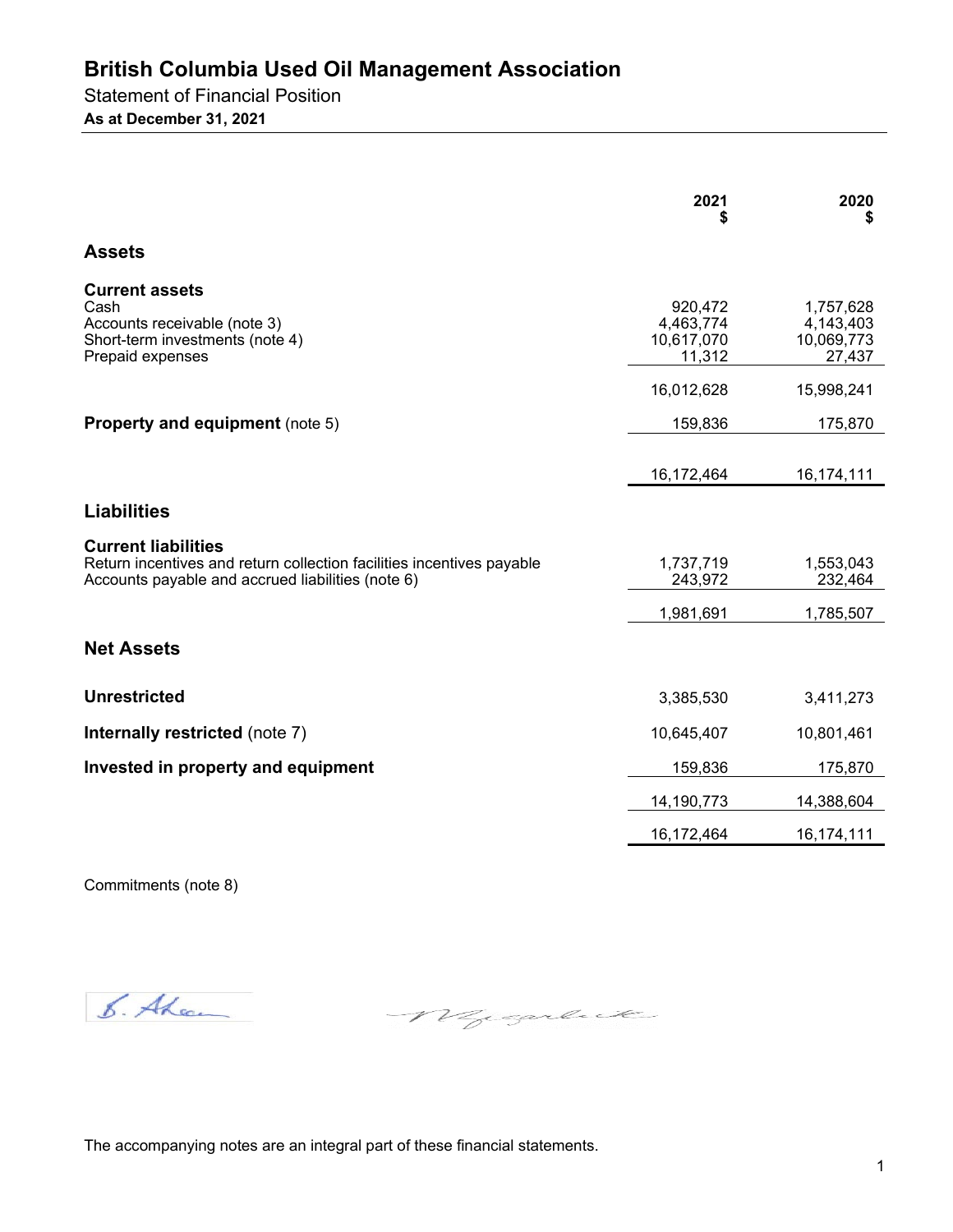# **British Columbia Used Oil Management Association**

Statement of Changes in Net Assets

**For the year ended December 31, 2021**

|                                                         | <b>Unrestricted</b> | <b>Internally</b><br>restricted<br>S | <b>Invested in</b><br>property and<br>equipment | <b>Total</b><br>S |
|---------------------------------------------------------|---------------------|--------------------------------------|-------------------------------------------------|-------------------|
| Balance - December 31, 2019                             | 3,770,597           | 10,603,317                           | 53,678                                          | 14,427,592        |
| Deficiency of revenue over<br>expenditures for the year | (17, 108)           |                                      | (21, 880)                                       | (38, 988)         |
| Purchase of property and equipment                      | (144,072)           |                                      | 144,072                                         |                   |
| Fund transfer (note 7)                                  | (198,144)           | 198,144                              |                                                 |                   |
| Balance - December 31, 2020                             | 3,411,273           | 10,801,461                           | 175,870                                         | 14,388,604        |
| Deficiency of revenue over<br>expenditures for the year | (154,663)           |                                      | (43, 168)                                       | (197, 831)        |
| Purchase of property and equipment                      | (27, 134)           |                                      | 27,134                                          |                   |
| Fund transfer (note 7)                                  | 156,054             | (156, 054)                           |                                                 |                   |
| Balance - December 31, 2021                             | 3,385,530           | 10,645,407                           | 159,836                                         | 14,190,773        |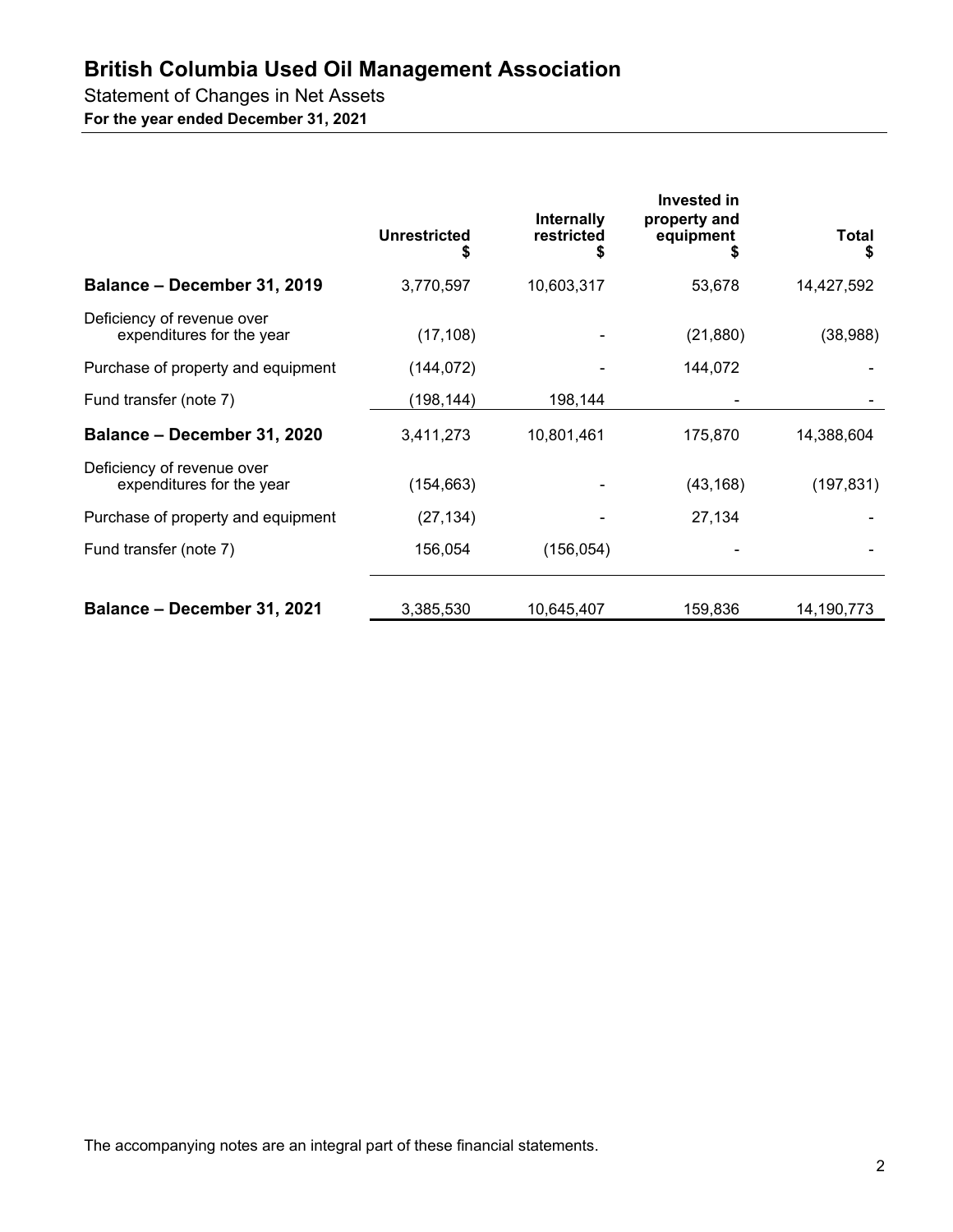# **British Columbia Used Oil Management Association**

# Statement of Operations

**For the year ended December 31, 2021**

|                                                      | 2021              | 2020<br>S          |
|------------------------------------------------------|-------------------|--------------------|
| <b>Revenue</b>                                       |                   |                    |
| Environmental handling charges                       | 15,580,458        | 14,247,929         |
| Investment income (note 4)                           | 843,968           | 698,143            |
| Other income                                         | 11,767            | 38,720             |
| <b>Registration fees</b>                             | 1,800             | 1,400              |
|                                                      | 16,437,993        | 14,986,192         |
| <b>Expenditures</b>                                  |                   |                    |
| Program costs                                        |                   |                    |
| <b>Return Incentives</b>                             | 13,945,547        | 12,455,449         |
| Communications and public relations                  | 638,967           | 508,093            |
| Depot infrastructure                                 | 461,325           | 417,757            |
| Return collection facility operations                | 175,331<br>70,942 | 184,752            |
| Consulting<br>Legal fees (note 10)                   | 80,142            | 164,138<br>105,840 |
| Management and administration contracts (note 10)    | 132,276           | 93,684             |
| Technology support and investment                    | 122,115           | 168,913            |
| Compliance reviews                                   | 35,832            | 70,229             |
|                                                      | 15,662,477        | 14,168,855         |
| Administrative costs                                 |                   |                    |
| Management and administration contracts (note 10)    | 520,495           | 442,031            |
| Legal fees (note 10)                                 | 140,936           | 189,685            |
| Office and general expenses                          | 104,782           | 60,070             |
| Rent                                                 | 62,477            | 68,236             |
| Financial audit fees                                 | 55,000            | 45,134             |
| Board expenses                                       | 46,489            | 29,289             |
| Amortization                                         | 43,168            | 21,880             |
|                                                      | 973,347           | 856,325            |
|                                                      | 16,635,824        | 15,025,180         |
| Deficiency of revenue over expenditures for the year | (197, 831)        | (38, 988)          |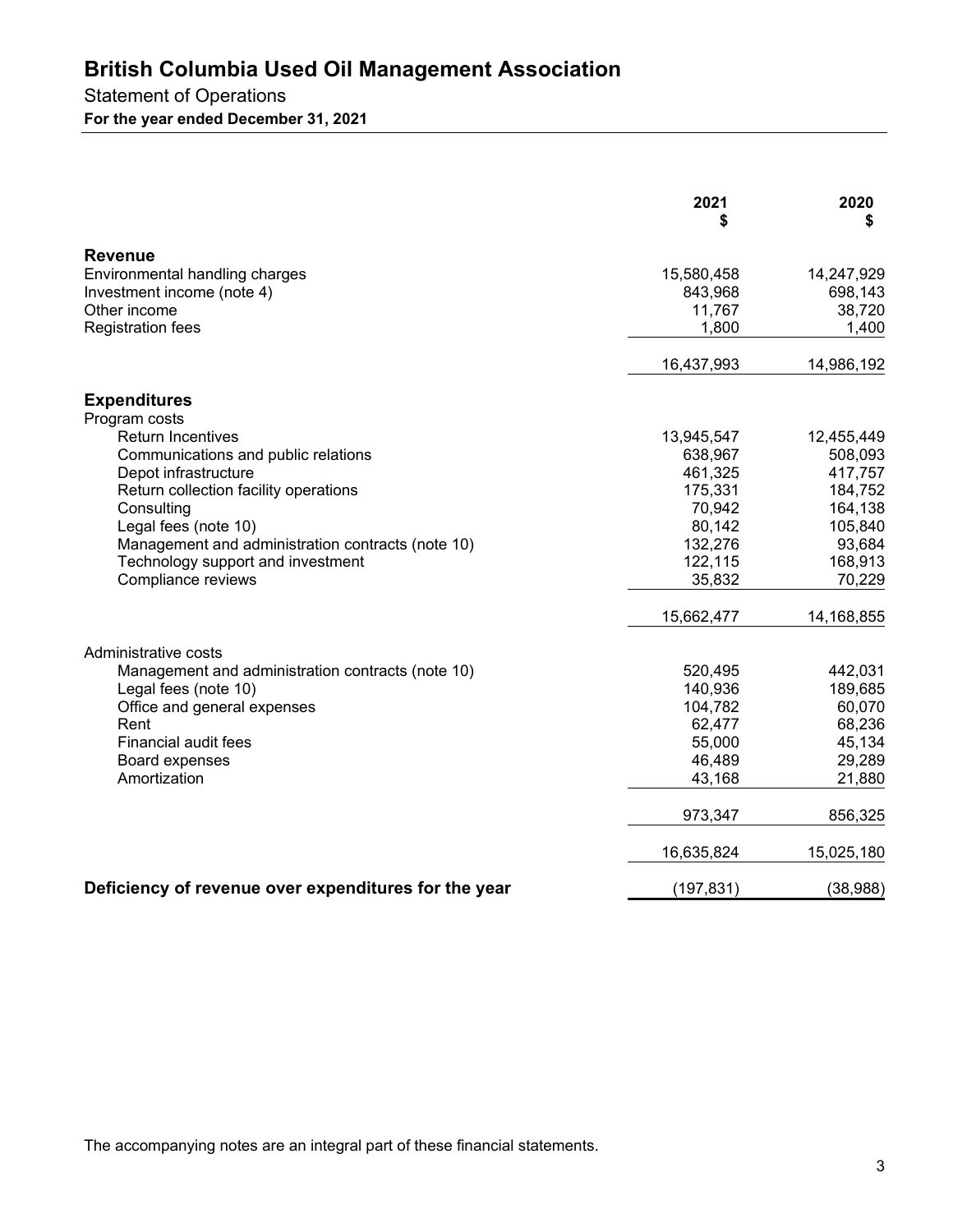# **British Columbia Used Oil Management Association**

## Statement of Cash Flows

**For the year ended December 31, 2021**

|                                                                 | 2021        | 2020<br>S     |
|-----------------------------------------------------------------|-------------|---------------|
| Cash from (used in) operating activities                        |             |               |
| Deficiency of revenue over expenditures                         | (197, 831)  | (38,988)      |
| Items not involving cash                                        |             |               |
| Amortization                                                    | 43,168      | 21,880        |
| Unrealized gain on investments                                  | (466, 214)  | (632, 302)    |
| Accrued interest on investments                                 |             | (23, 520)     |
|                                                                 | (620, 877)  | (672, 930)    |
| Changes in non-cash operating working capital                   |             |               |
| Increase in accounts receivable                                 | (320, 371)  | (402, 287)    |
| Decrease (Increase) in prepaid expenses                         | 16,125      | (17, 230)     |
| Increase (Decrease) in accounts payable and accrued liabilities | 11,508      | (90, 294)     |
| Increase (Decrease) in return incentives payable                | 184,676     | (9,012)       |
|                                                                 | (728,939)   | (1, 191, 753) |
| Cash from (used in) investing activities                        |             |               |
| Proceeds on maturity of investments                             | 4,711,239   | 3,035,001     |
| Purchases of investments                                        | (4,792,322) | (1,963,846)   |
| Purchase of property and equipment                              | (27, 134)   | (144,072)     |
|                                                                 | (108, 217)  | 927,083       |
| Change in cash                                                  | (837, 156)  | (264, 670)    |
| Cash – beginning of year                                        | 1,757,628   | 2,022,298     |
| Cash – end of year                                              | 920,472     | 1,757,628     |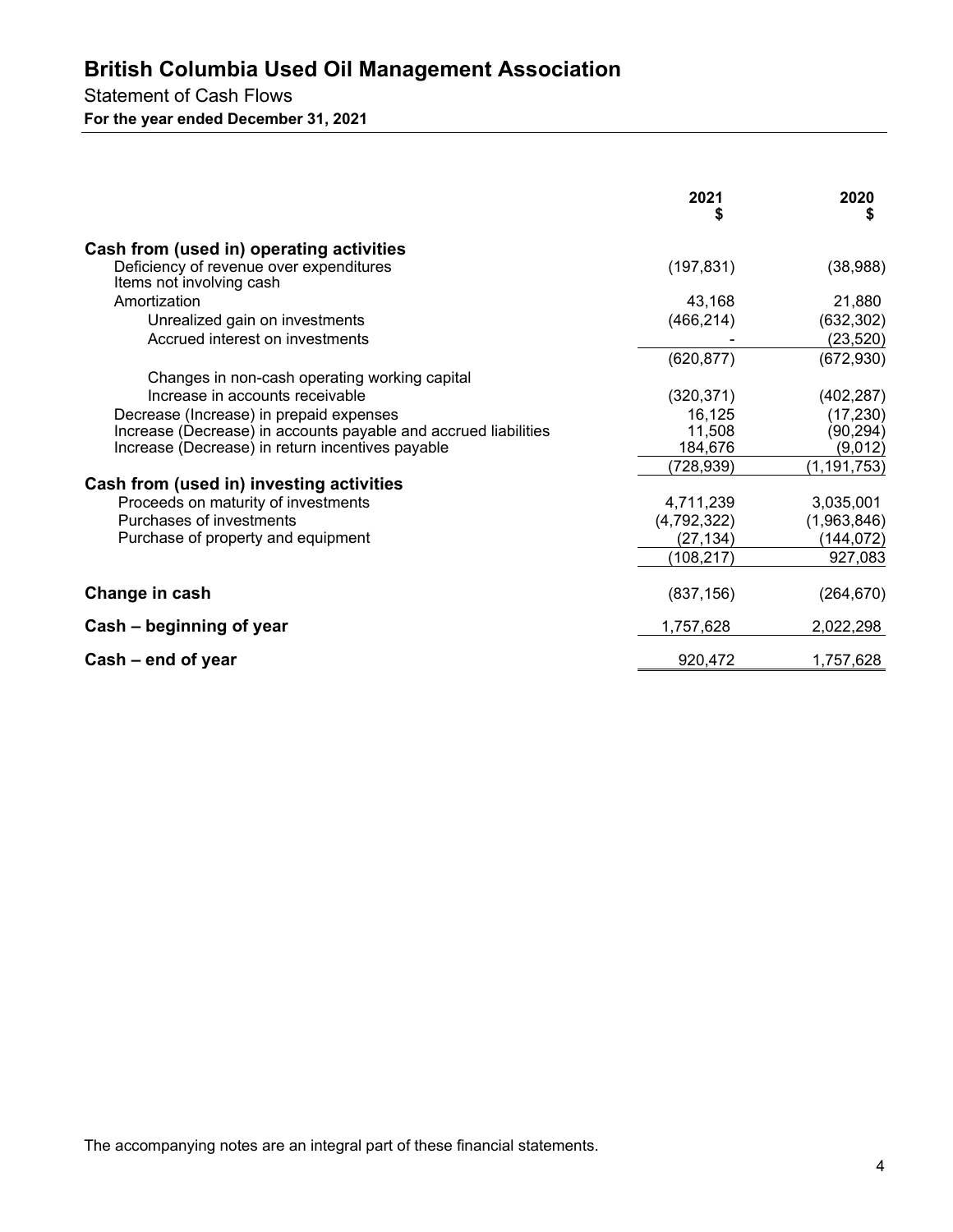Notes to Financial Statements

## **December 31, 2021**

## **1 Authority and purpose**

The British Columbia Used Oil Management Association ("the Association") was incorporated under the Society Act of the Province of British Columbia on March 18, 2003 and commenced active operations effective July 1, 2003. It was formed to establish and administer a waste minimization and recycling program under the Post-Consumer Residual Stewardship Program Regulation, B.C. Reg. 111/97. In 2004, the Post-Consumer Residual Stewardship Program Regulation, B.C. Reg. 111/97 was repealed and replaced by the Recycling Regulation, B.C. Reg. 449/2004. As a not-for-profit organization, the Association is exempt from income taxes, provided the requirements of Section 149(1)(l) of the Income Tax Act (Canada) continue to be met.

## **2 Summary of significant accounting policies**

These financial statements have been prepared by management in accordance with Canadian accounting standards for not-for-profit organizations in Part lll of the CPA Canada Handbook. The Association's significant accounting policies are as follows:

a) Revenue recognition

The Association follows the deferral method of accounting for contributions. The Association recognizes environmental handling charges ("EHC") when the lubricating oil, oil filters and oil containers are first sold by a registrant and when there is reasonable assurance of collection. Included in EHC revenue are amounts owed to the Association for unremitted EHC fees identified by the Association's compliance review process. Amounts identified by the compliance review are recognized as revenue in the year in which the compliance review is completed.

The Association has internally restricted funds in investments to maintain sufficient cash resources for operational needs. Investment income earned on these funds is recognized as revenue in the year it is earned.

b) Return incentives and return collection facilities incentives

Return incentives ("RI") and return collection facilities incentives ("RCF") are recognized as incurred in the year when the lubricating oil and antifreeze materials are delivered to a registered processor's facility by a registered collector and completed claim forms are received and accepted by the Association.

c) Cash

Cash includes cash on deposit with its financial institutions.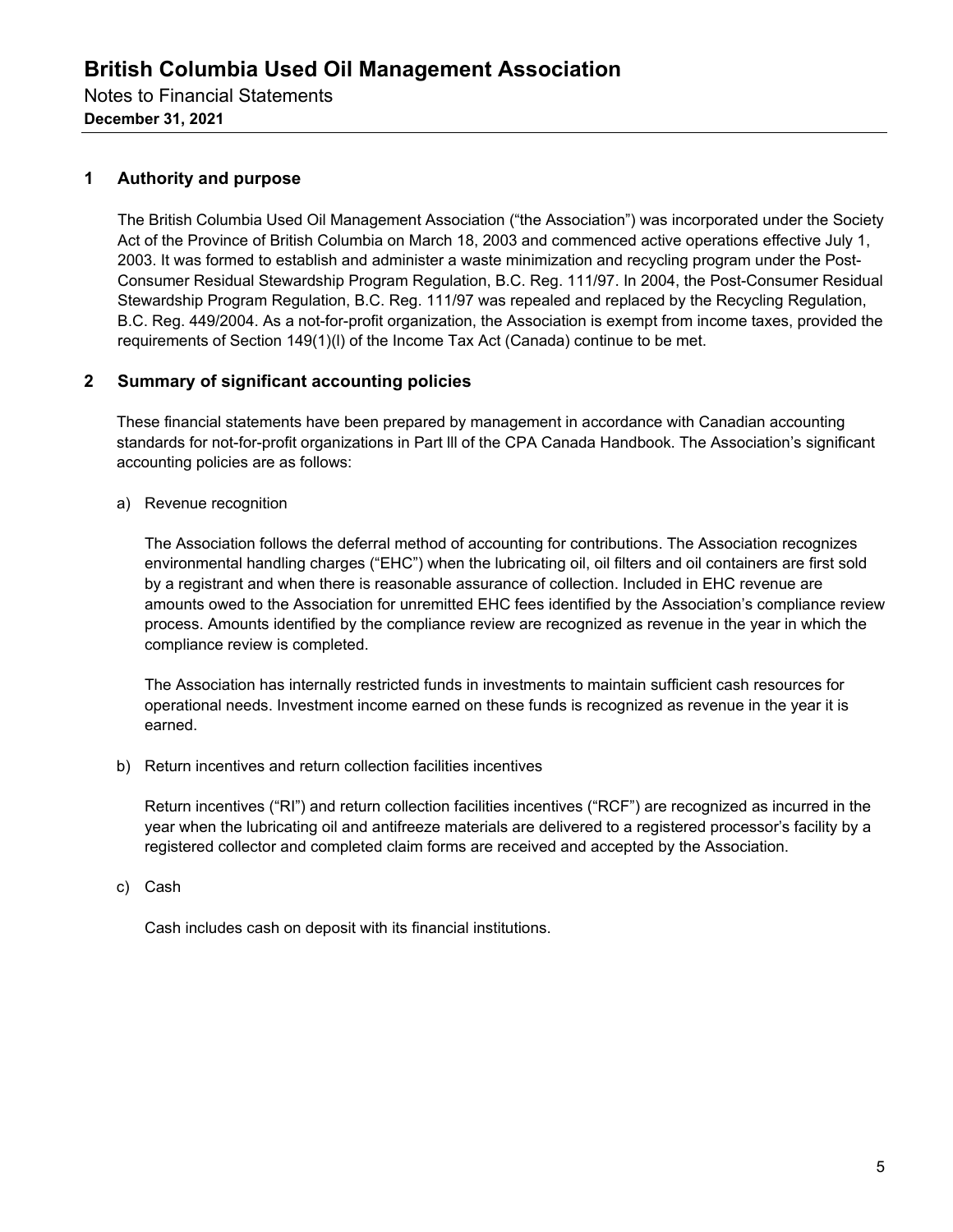## **2. Summary of significant accounting policies (continued)**

#### d) Property and equipment

Property and equipment are recorded at cost, less accumulated amortization. Amortization is provided on a straight-line basis at the following annual rates:

| Computer software      | 5 vears |
|------------------------|---------|
| Furniture and fixtures | 5 vears |
| Leasehold Improvements | 5 vears |

Assets are not amortized until available for use. When a property and equipment no longer has any longterm service potential to the Association or the value of future economic benefits is less than net carrying amount, the excess of its net carrying amount over any residual value is recognized as an expense in the statement of operations.

#### e) Financial instruments

The fair value of a financial instrument on initial recognition is normally the transaction price, which is the fair value of the consideration given or received. Subsequent to initial recognition, the fair values of financial instruments that are quoted in active markets are based on bid prices for financial assets. Transaction costs on financial instruments are recognized at fair value when incurred.

The Association's financial assets include cash, accounts receivable and investments. Cash and accounts receivable are initially recorded at fair value and subsequently accounted for at amortized cost using the effective interest rate method. Investments in guaranteed investment certificates are recorded at amortized cost and other investments are recorded at fair value. Unrealized gains and losses, dividends and interest income are included as investment income in the statement of operations. The Association's financial liabilities include RI and RCF incentives payable and accounts payable and accrued liabilities. All financial liabilities are initially measured at fair value, and subsequently accounted for at amortized cost using the effective interest rate method.

All derivative instruments, including embedded derivatives, are recorded at fair value unless exempted from derivative treatment as a normal purchase and sale. The Association has determined that it does not have any derivatives and has not entered into any hedge transactions.

Financial assets are assessed for impairment on an annual basis at the end of the fiscal year if there are indicators of impairment. If there is an indicator of impairment, the Association determines if there is a significant adverse change in the expected amount or timing of future cash flows from the financial asset. If there is a significant adverse change in the expected cash flows, the carrying value of the financial asset is reduced to the highest of the present value of the expected cash flows, the amount that could be realized from selling the financial asset or the amount the Society expects to realize by exercising its right to any collateral. If events and circumstances reverse in a future period, an impairment loss will be reversed to the extent of the improvement, not exceeding the initial carrying value.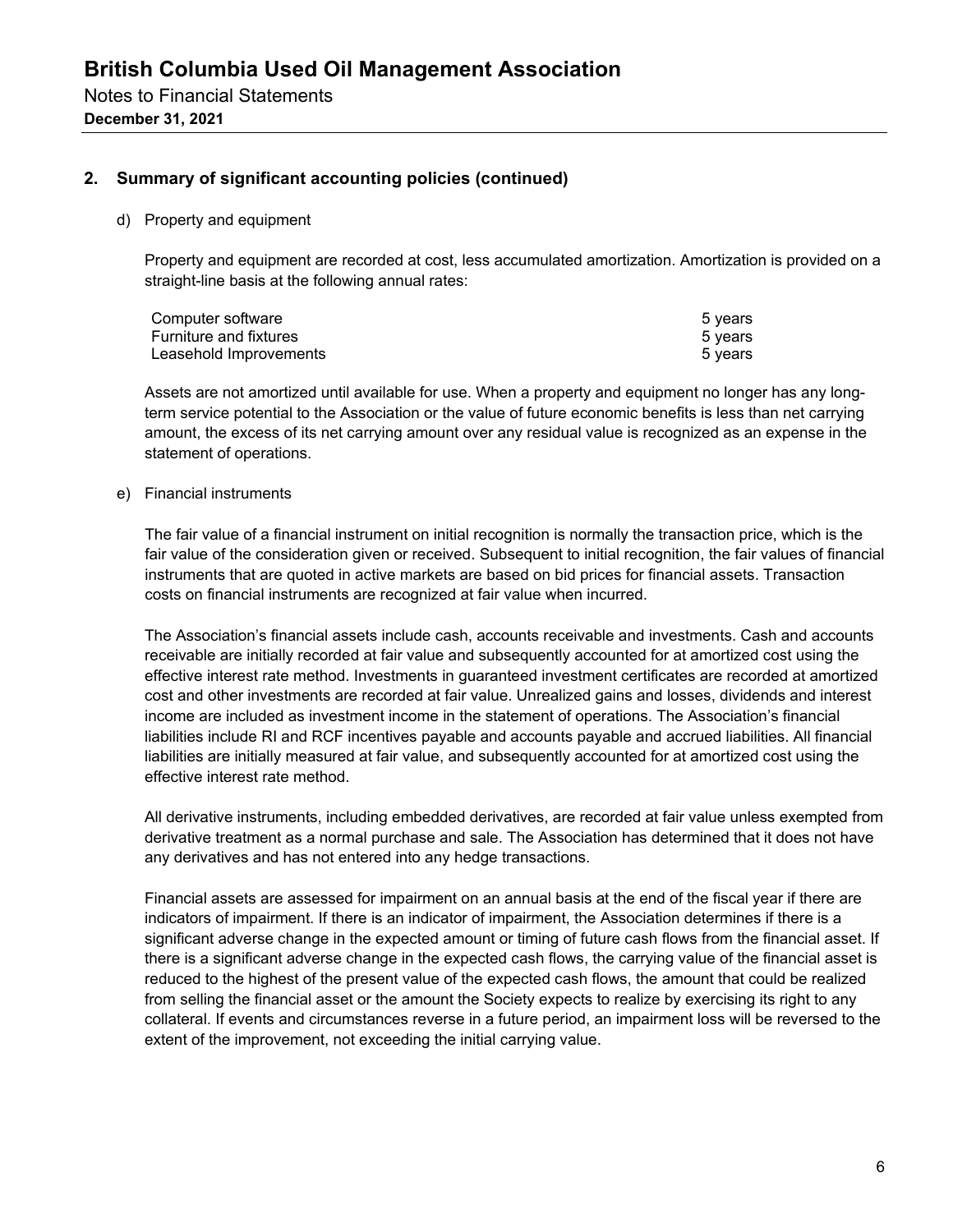## **2. Summary of significant accounting policies (continued)**

#### f) Use of estimates

The preparation of financial statements requires management to make estimates and assumptions that affect the reported amounts of assets and liabilities and the disclosure of contingent assets and liabilities at the date of the financial statements and the reported amounts of revenues and expenditures during the year. Items subject to estimates and assumptions include the estimated useful lives of property and equipment, collectability of accounts receivable, estimates of return incentives and return collection facilities incentives paid for ineligible containers, and accruals for EHC fees not submitted to the Association by the registrant until the following year. Actual results could differ from these estimates.

#### g) Allocated expenses

Expenses relating to management and administration contracts are allocated between program costs and administrative costs as noted below. Expenses relating to legal fees are allocated between program costs and administrative costs as noted below unless specifically related to a program or administrative activity. The Association allocates these expenses by determining management's best estimate of resources spent on program activities and administration activities each year.

|   |                                                | 2021<br>%  | 2020<br>%  |
|---|------------------------------------------------|------------|------------|
|   | <b>Management and administration contracts</b> |            |            |
|   | Executive director contract                    |            |            |
|   | Program costs                                  | 20         | 20         |
|   | Administrative costs                           | 80         | 80         |
|   | Other contract staff                           |            |            |
|   | Program costs                                  | 20         | 20         |
|   | Administrative costs                           | 80         | 80         |
|   | <b>Legal fees</b>                              |            |            |
|   | Program costs                                  | 20         | 20         |
|   | Administrative costs                           | 80         | 80         |
| 3 | <b>Accounts receivable</b>                     |            |            |
|   |                                                | 2021<br>\$ | 2020<br>\$ |
|   | <b>EHC</b> accruals                            | 4,233,554  | 3,954,411  |
|   | Other accounts receivable                      | 121,684    | 100,869    |
|   | <b>GST</b> receivable                          | 120,348    | 99,935     |
|   | Allowance for doubtful accounts                | (11, 812)  | (11, 812)  |
|   | Total                                          | 4,463,774  | 4,143,403  |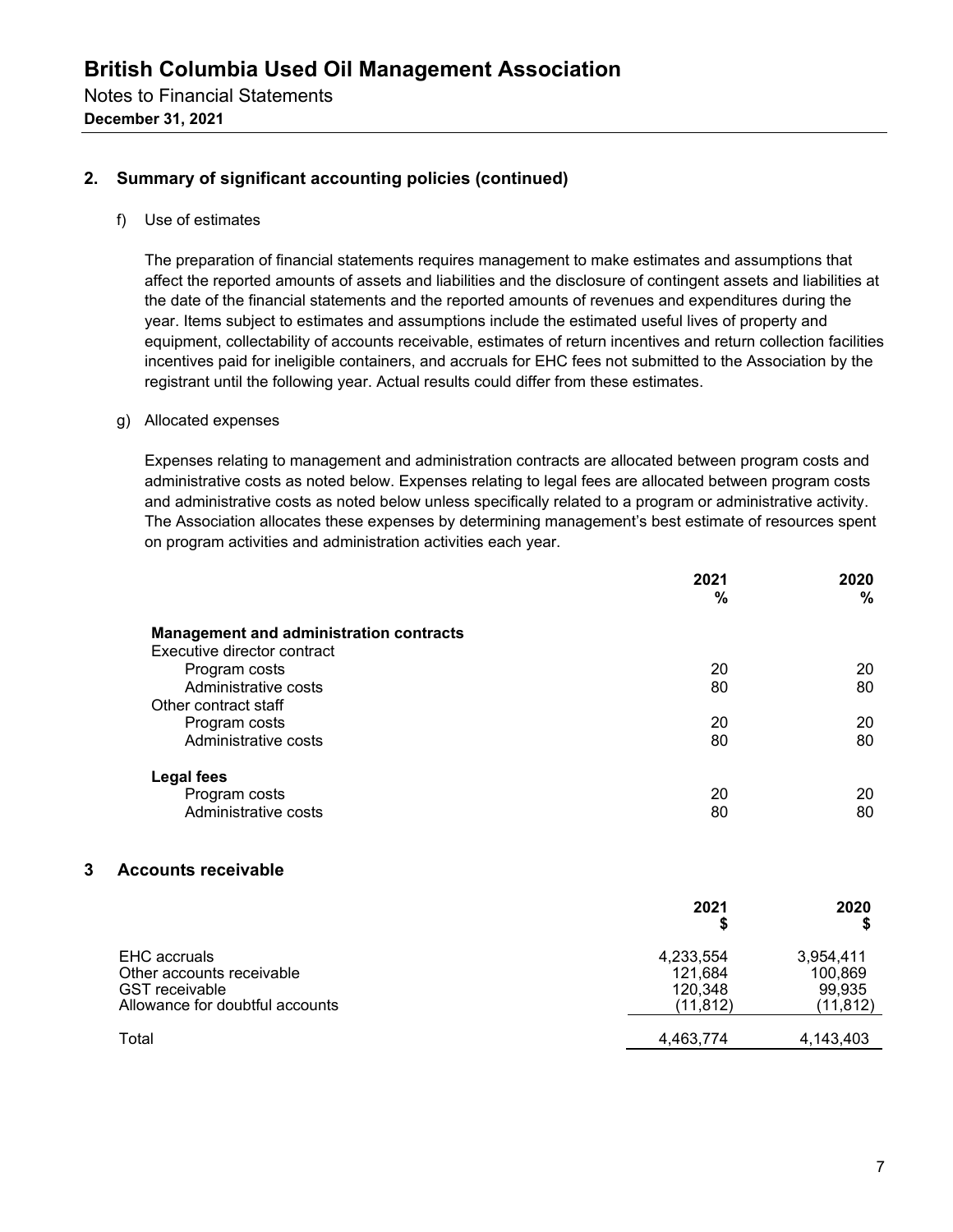#### **4 Investments**

Short-term investments

The Association has funds invested in Canadian and International equities and guaranteed short-term investment certificates (GIC) with fixed interest rates maturing as follows:

| Investments at amortized cost                                                                                                                                                                                                                                                                                                                                                                                                                                                                                                                                                                                                                      |               | 2021<br>S                                                                                                           | 2020<br>\$                                                                                                        |
|----------------------------------------------------------------------------------------------------------------------------------------------------------------------------------------------------------------------------------------------------------------------------------------------------------------------------------------------------------------------------------------------------------------------------------------------------------------------------------------------------------------------------------------------------------------------------------------------------------------------------------------------------|---------------|---------------------------------------------------------------------------------------------------------------------|-------------------------------------------------------------------------------------------------------------------|
| <b>Maturity date</b>                                                                                                                                                                                                                                                                                                                                                                                                                                                                                                                                                                                                                               | Interest rate |                                                                                                                     |                                                                                                                   |
|                                                                                                                                                                                                                                                                                                                                                                                                                                                                                                                                                                                                                                                    | %             |                                                                                                                     |                                                                                                                   |
| April 26, 2021<br>May 7, 2021                                                                                                                                                                                                                                                                                                                                                                                                                                                                                                                                                                                                                      | 2.22<br>1.81  |                                                                                                                     | 767,737<br>507,360                                                                                                |
|                                                                                                                                                                                                                                                                                                                                                                                                                                                                                                                                                                                                                                                    |               |                                                                                                                     | 1,275,097                                                                                                         |
| Investments at fair value                                                                                                                                                                                                                                                                                                                                                                                                                                                                                                                                                                                                                          |               |                                                                                                                     |                                                                                                                   |
| PH&N High Yield Bond (Cost - \$320,424)<br>Fidelity Global Asset Allocation Fund (Cost - \$1,953,893)<br>Dynamic Preferred Yield Class Sr Fund (Cost - \$821,857)<br>RBC Core Plus Bond Pool Fund (Cost - \$1,968,468)<br>Fidelity Asset Allocation Private Pool (Cost - \$1,232,663)<br>Harvest Healthcare (Cost - \$74,955)<br>Fidelity Market Neutral Alternative Fund (Cost - \$900,000)<br>Fidelity Global Innovators (Cost - \$300,146)<br>Fidelity Canadian Large Cap Fund (Cost - \$1,094,890)<br>Fidelity Global Growth & Value Fund (Cost - \$716,303)<br><b>Fidelity Canadian Large Cap Fund</b><br>Fidelity Global Growth & Value Fund |               | 319,622<br>2,250,717<br>965,375<br>1,953,027<br>1,566,988<br>88,400<br>839,070<br>310,767<br>1,192,332<br>1,130,772 | 110,306<br>2,117,251<br>937,794<br>1,083,913<br>1,457,087<br>77,600<br>679,247<br>201,086<br>1,185,453<br>944,939 |
|                                                                                                                                                                                                                                                                                                                                                                                                                                                                                                                                                                                                                                                    |               | 10,617,070                                                                                                          | 8,794,676                                                                                                         |
|                                                                                                                                                                                                                                                                                                                                                                                                                                                                                                                                                                                                                                                    |               | 10,617,070                                                                                                          | 10,069,773                                                                                                        |
| Investment income is comprised of the following:                                                                                                                                                                                                                                                                                                                                                                                                                                                                                                                                                                                                   |               |                                                                                                                     |                                                                                                                   |
|                                                                                                                                                                                                                                                                                                                                                                                                                                                                                                                                                                                                                                                    |               | 2021<br>\$                                                                                                          | 2020<br>\$                                                                                                        |
| Interest income<br>Dividend income<br>Gain on equity investments<br>Investment fees paid                                                                                                                                                                                                                                                                                                                                                                                                                                                                                                                                                           |               | 8,311<br>10,158<br>899,634<br>(74, 135)                                                                             | 57,524<br>4,241<br>693,876<br>(57, 498)                                                                           |
|                                                                                                                                                                                                                                                                                                                                                                                                                                                                                                                                                                                                                                                    |               | 843,968                                                                                                             | 698,143                                                                                                           |

The comparative figures have been reclassified to be consistent with the current year classifications.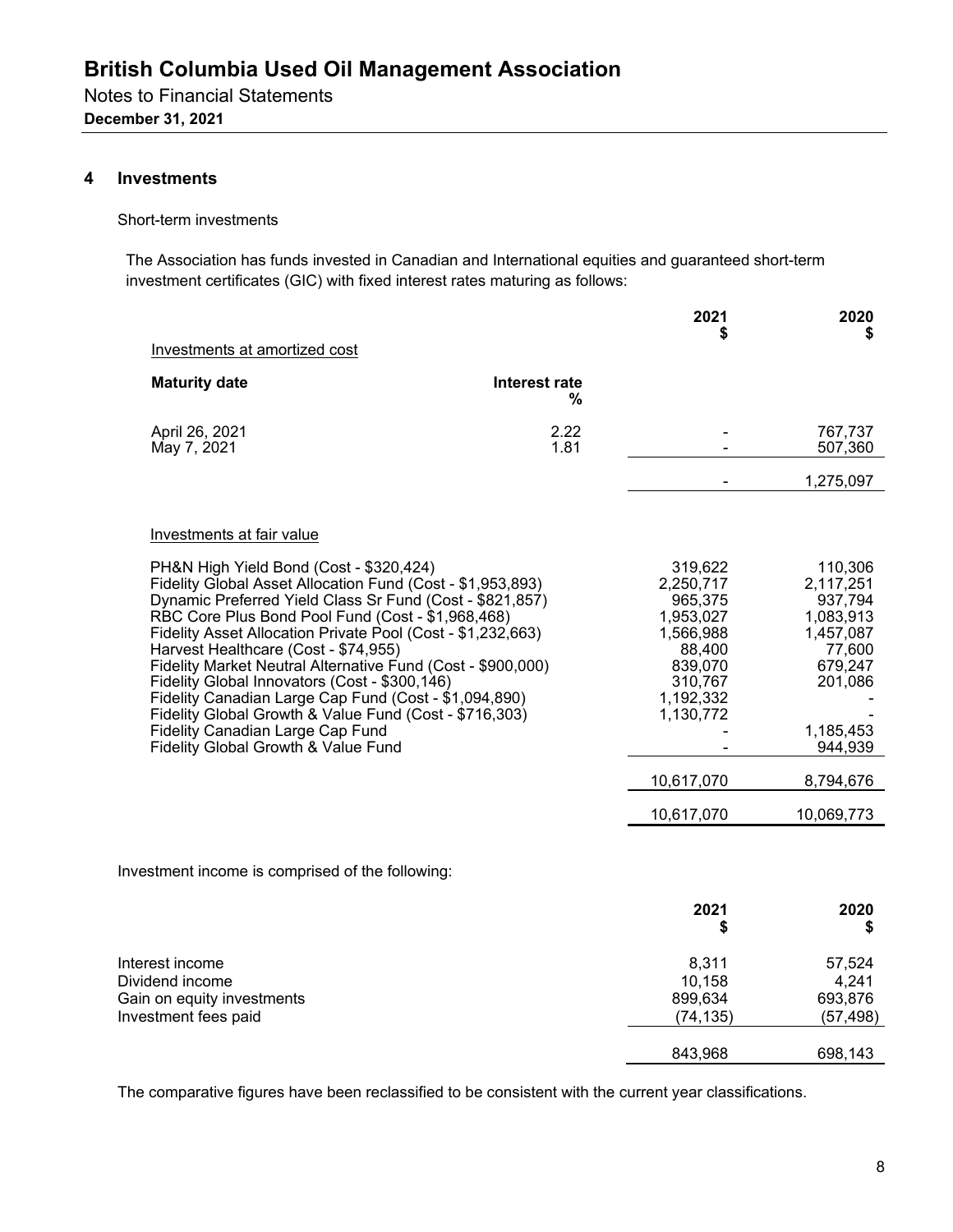## **5 Property and equipment**

|                                                                                |                            |                                          | 2021                       | 2020                    |
|--------------------------------------------------------------------------------|----------------------------|------------------------------------------|----------------------------|-------------------------|
|                                                                                | Cost<br>\$                 | <b>Accumulated</b><br>amortization<br>\$ | Net book<br>value<br>\$    | Net book<br>value<br>\$ |
| Computer software<br><b>Furniture &amp; Fixtures</b><br>Leasehold Improvements | 197,750<br>19,748<br>7,386 | 61,430<br>2,633<br>985                   | 136,320<br>17,115<br>6,401 | 175,870                 |
|                                                                                | 224,884                    | 65,048                                   | 159,836                    | 175,870                 |

## **6 Accounts payable and accrued liabilities**

Included in accounts payable are government payroll remittances payable of \$3,639 (2020 - \$3,538) related to payroll remittances on Directors' fees and CEO salary**.** 

## **7 Internally restricted net assets**

The Board of Directors has established a reserve fund. The purpose of the reserve fund is to cover the costs of the following: winding up the Association's programs; ensuring there are sufficient cash resources to meet operational needs; ensuring there are sufficient cash resources to fund any unanticipated changes to the Association's programs and mandate; and to cover the cost of any unforeseen claims or events.

Excess revenue over expenditures not required to cover the cost of ongoing programs may be allocated to the reserve fund as determined by the Board of Directors. In addition, the Board of Directors has targeted that the reserve fund be maintained at an amount equivalent to 12 months of the Association's expenses and contractual commitments. As of December 31, 2021, that target had not been reached.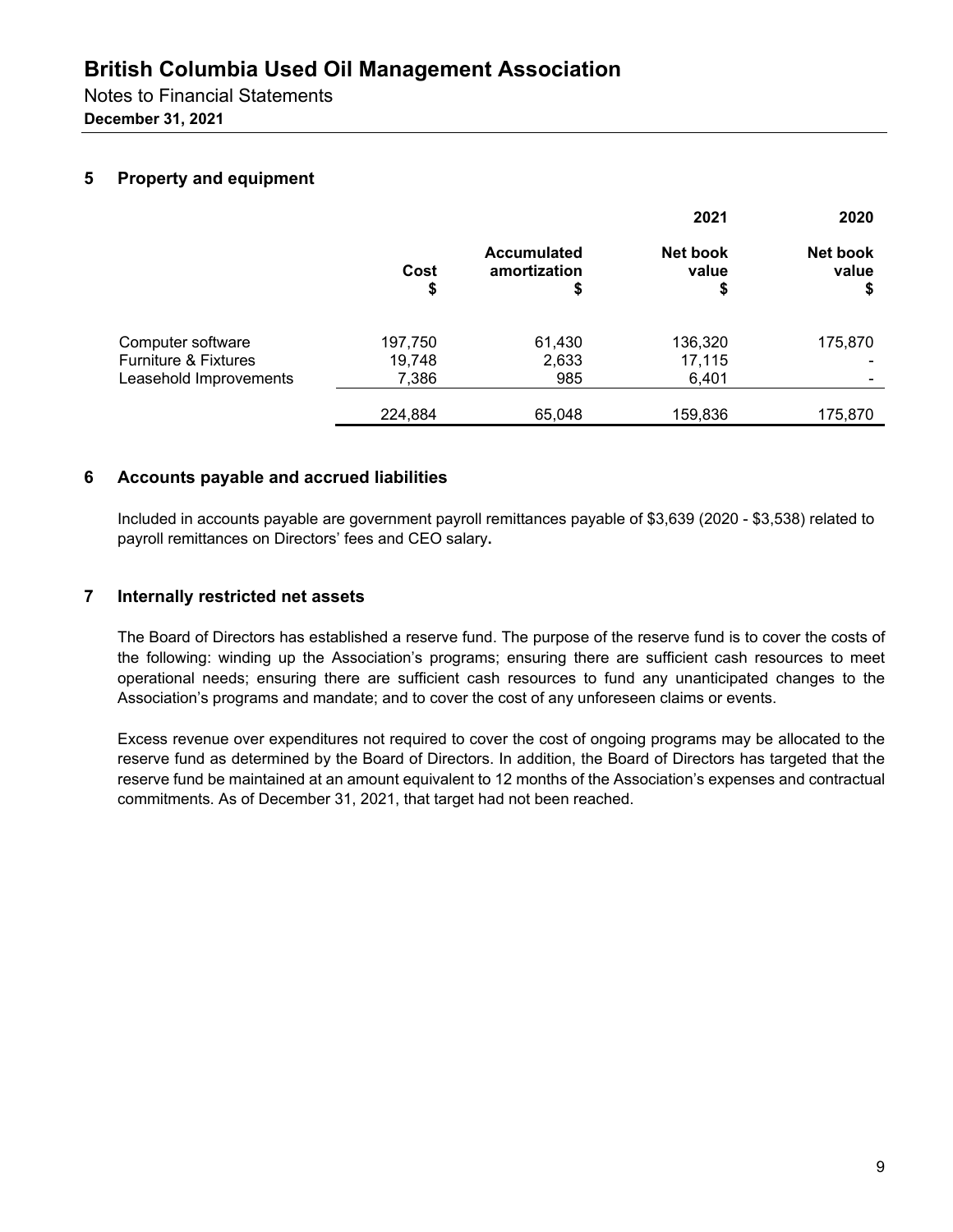## **8 Commitments**

Under the terms of a financial services and use agreements expiring August 2023 and additional agreement expiring August 31, 2022, the Association is charged a fee for provision of financial administration services of various staff.

Under the terms of an employment service agreement expiring December 2025, the Association is charged a monthly rate for provision of professional and technical services.

The Association office lease agreement expires April 30, 2025. The Association currently subleases part of the office space to offset its net cost. The commitment noted below is before the sublease amounts.

The estimated minimum annual payments required under these agreements until expiry are as follows:

|      | <b>Contract</b><br>services<br>\$ | <b>Facilities</b><br>\$ | Total<br>\$ |
|------|-----------------------------------|-------------------------|-------------|
| 2022 | 526,431                           | 143,795                 | 670,226     |
| 2023 | 408,098                           | 143,795                 | 551,893     |
| 2024 | 171,433                           | 147,564                 | 318,997     |
| 2025 | 171,433                           | 147,564                 | 318,997     |
|      | 1,277,395                         | 582,718                 | 1,860,113   |

## **9 Ineligible containers**

The RI paid for used oil containers may include payments for ineligible containers from related products such as windshield washer fluid and fuel or oil additives. Containers for these products are currently excluded from the Association's program.

Since the containers are generally made of the same plastic as used oil containers, there is limited economic or environmental benefit in separating these containers from the used oil containers waste stream. There are also additional costs related to segregating these materials. On account of these factors, the Association has elected not to strictly enforce the removal of these containers in RI payments.

Based on studies performed by independent consultants, the Association has determined that the percentage of ineligible containers is approximately 10% (2020 - 10%) by weight. This percentage is used to estimate the amount spent on ineligible plastics. The estimated amount for the year ended December 31, 2021 is \$330,000 (2020- \$307,000).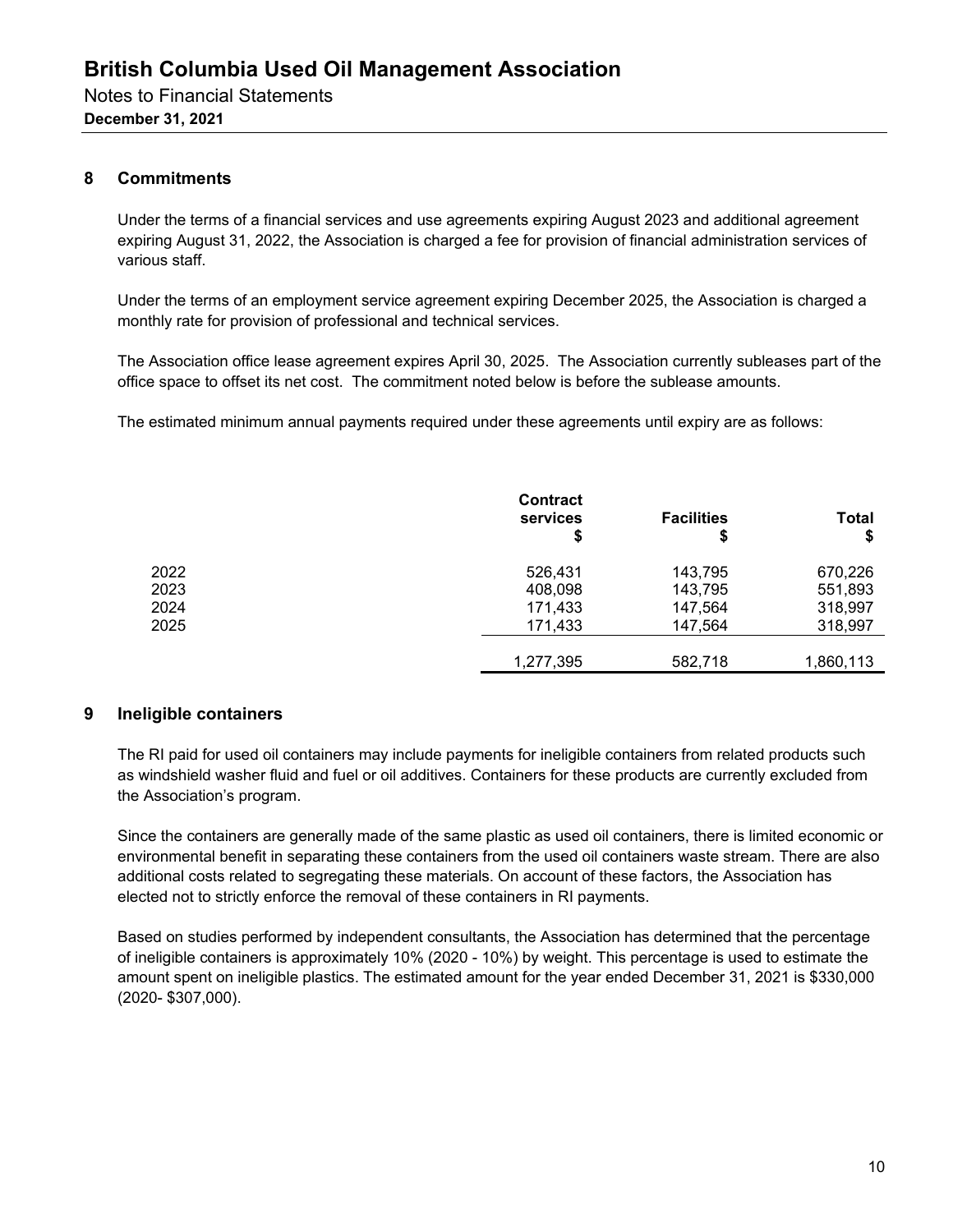## **10 Allocated expenses**

For the years ended December 31, 2021 and 2020, total expenses allocated between program costs and administrative costs were as follows:

| December 31, 2021                       | Program | Administrative | Total   |
|-----------------------------------------|---------|----------------|---------|
|                                         | costs   | costs          | S       |
| Management and administration contracts | 132.276 | 520.495        | 652.771 |
| Legal fees                              | 80.142  | 140,936        | 221.078 |

| December 31, 2020                       | Program | Administrative | Total   |
|-----------------------------------------|---------|----------------|---------|
|                                         | costs   | costs          | S.      |
| Management and administration contracts | 93.684  | 442.031        | 535.715 |
| Legal fees                              | 105.840 | 189.685        | 295.525 |

## **11 Financial risk management**

#### **Credit risk**

Credit risk refers to the risk that a counterparty may default on its contractual obligations, resulting in a financial loss. The Association is exposed to credit risk with respect to accounts receivable and investments. However, the Association is not exposed to any significant concentration of credit risk due to its large registrant base. Management monitors its accounts receivable regularly and provides for any amounts that are not collectible in the allowance for doubtful accounts (note 3). The Association manages credit risk for its investments by maintaining them with Chartered Schedule I banking institutions and ensuring they are invested in accordance with the Association's Statement of Investment Policies and Procedures.

There has been no change to the risk exposure from the prior year.